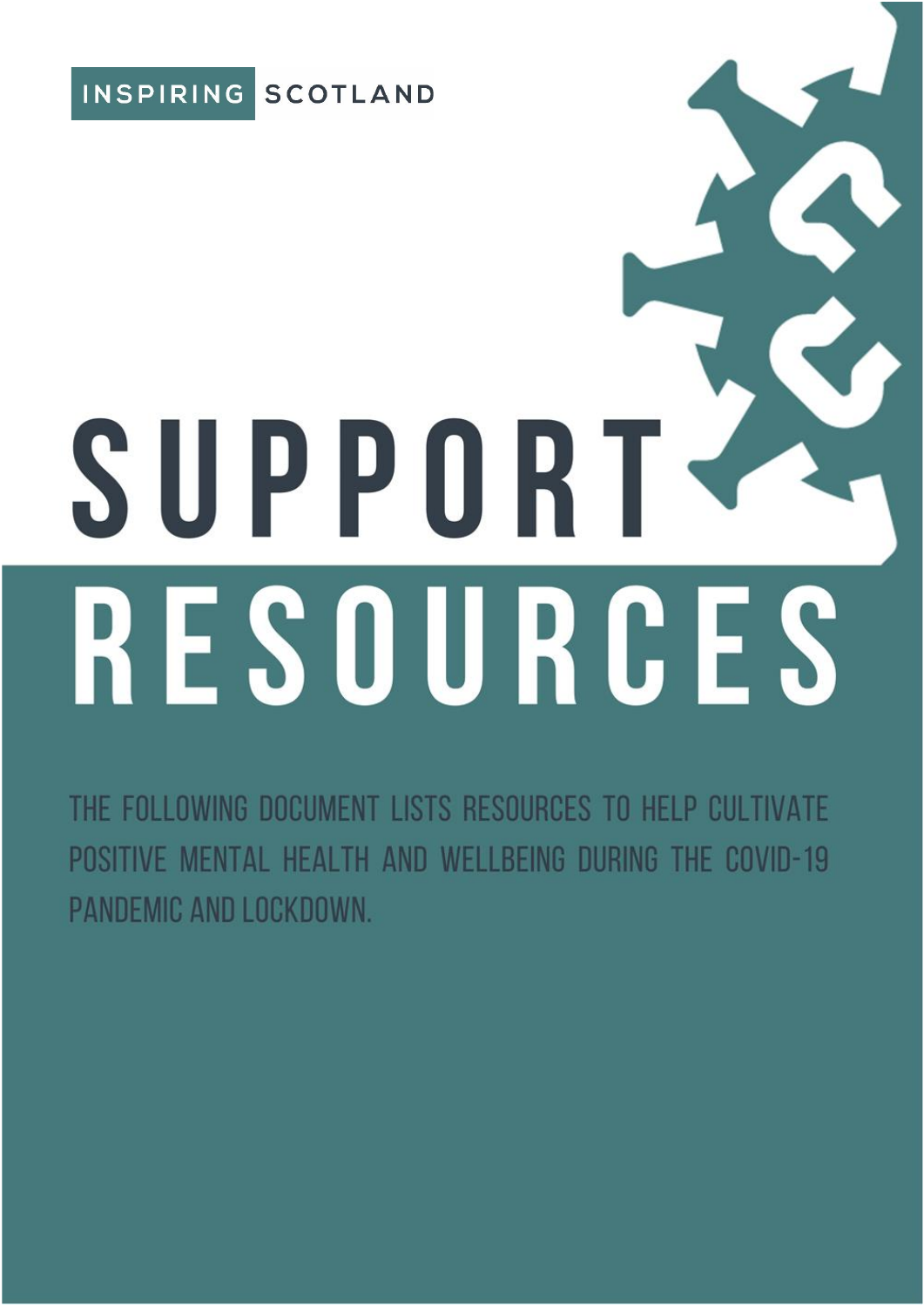# **Support Resources**

# **Remote Working Guidance**

- o [Working from home during the COVID-19 outbreak](https://www.myrtwellbeing.org.uk/latest-information-on-the-coronavirus-covid-19/working-from-home-during-the-covid-19-outbreak/472.article?utm_source=Twitter&utm_campaign=Coronavirus%20home%20working%20F%2018032020&utm_medium=Organic&utm_content=Coronavirus%252) Guidance on the transition to remote working along with advice on how best to create a productive working environment.
- o [Connectivity and remote working](https://www.goodfinance.org.uk/latest/post/coronavirus-post/connectivity-and-remote-working) Resources for staying in touch virtually, adapting to a new working pattern and looking after your mental health.
- o [How to Salvage a Disastrous Day](https://www.chronicle.com/article/How-to-Salvage-a-Disastrous/248569) Tips and advice on what to do when your working day goes wrong and how to rescue it.
- o Working from home guidance from a Clinical Psychologist See Appendix 1 for guidance on working from home, social distancing and managing our mental health whilst remote working.
- o [The reason Zoom calls drain your energy](https://www.bbc.com/worklife/article/20200421-why-zoom-video-chats-are-so-exhausting) An explanation of Zoom fatigue along with some tips on how to alleviate it.
- $\circ$  [13 essential apps for working from home](https://www.freeagent.com/guides/small-business/apps-for-working-from-home/) A useful article which shares a selection of apps which may improve your remote working environment.

# **Keeping Active**

- o [Home Workouts during Lockdown Facebook Group](https://www.facebook.com/groups/141368677202953) A group that provides free daily workouts with some live workout streams. Includes family friendly workouts, nutrition and wellbeing tips.
- o [Scottish Government](https://go.actify.org.uk/covid19-support/) & Active Scotland Active Scotland with the Scottish Government are providing physical activity guidance on Actify, a digital platform which provides free webinars and support sessions to keep everyone moving.
- o YouTube Videos

[30 days of Yoga,](https://www.youtube.com/playlist?list=PLui6Eyny-UzwxbWCWDbTzEwsZnnROBTIL) a guided yoga series with renowned yoga teacher Adriene Mishler. Suitable for all-levels and aims to help you cultivate yoga as a daily practice. Adriene also offers [yoga for loneliness.](https://www.youtube.com/watch?v=DFVzpvz0FgQ) [Yoga to Find Balance, Strength & Peace](https://www.youtube.com/watch?v=ENr27Q1hKsw) at Home.

o [Map My Walk](https://www.mapmywalk.com/)

A mobile app to track your walks.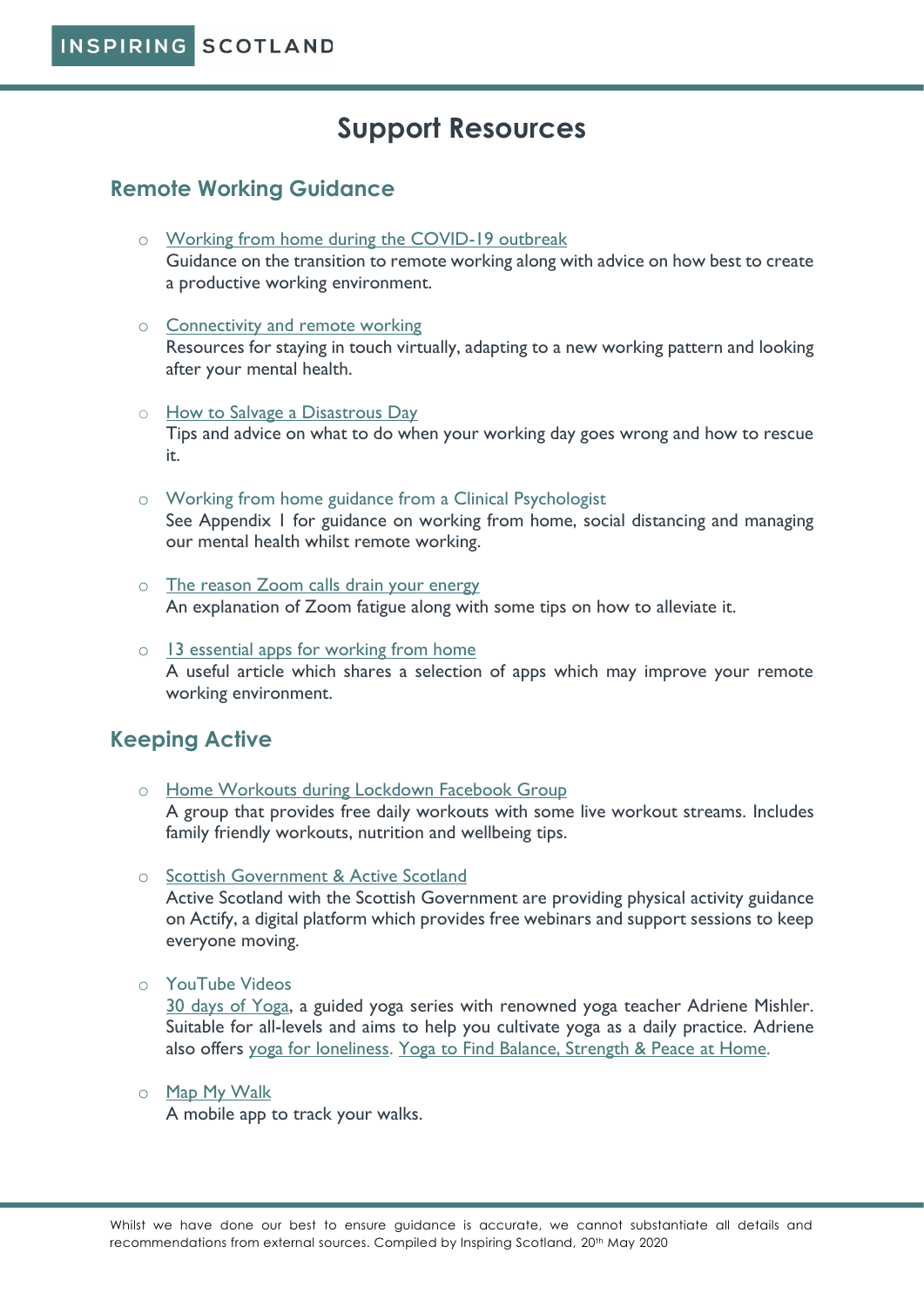# **Staying Safe Online**

- o [Cyber Resilience COVID-19](https://www.sbrcentre.co.uk/news/2020/april/cyber-resilience-notice/) As a result of the significant rise in COVID-19 related scams, the Scottish Government Cyber Resilience Unit will share important information on a weekly basis.
- o [COVID-19 Fraud Watch](https://www.fraudadvisorypanel.org/covid-fraud-watch-group/)

The Fraud Advisory Panel has issued a summary of current and emerging fraud activity.

- o [Take Five](https://takefive-stopfraud.org.uk/) A great website with clear advice on how to avoid fraud.
- o [Trading standards](https://mailchi.mp/b3d2ca964e92/scam-share-focus-on-coronavirus) Latest update on Fraud and scams.
- o [Consumer Advice for Coronavirus](https://coronavirusadvice.scot/knowledge-centre/coronavirus-consumer-advice/) Free, practical consumer advice and information on the coronavirus pandemic for the citizens of Scotland.

# **General Wellbeing (mindfulness, meditation, nutrition & sleep)**

o [Mindfulness videos from Mind Mosaic](https://www.youtube.com/channel/UCR0aW0WqKYV2wn8ym8qAdSg)

Quick and useful videos to practice mindfulness supplied by Inverclyde charity Mind Mosaic.

o [Headspace](https://www.headspace.com/)

A handy app to help you learn the essentials of meditation and mindfulness. Similar apps include [Calm.](https://www.calm.com/)

o [NHS Chill Panda Stress Relaxation App](https://www.nhs.uk/apps-library/chill-panda/)

An app to help you learn to relax, manage your worries, and improve your wellbeing. The app measures your heart rate and suggests tasks to suit your state of mind. Tasks include simple breathing techniques and light exercises to take your mind off your worries.

o [Beeja Meditation](https://www.beejameditation.com/)

A site that offers a variety of online meditation courses.

o [Sleep Cycle App](https://www.sleepcycle.com/)

A useful app which analyses your sleep and wakes you up at the most perfect time, feeling rested.

o [Nutrition, sleep, and immune system webinars](https://clarissalenherr.com/webinars/)

Weekly webinars from registered nutritional therapist Clarissa Lenherr which focus on nutrition science, mindful health strategies, and real-life tools to help you take care of your wellbeing and health.

o [Productivity pressure and why you should](https://www.chronicle.com/article/Why-You-Should-Ignore-All-That/248366) ignore it.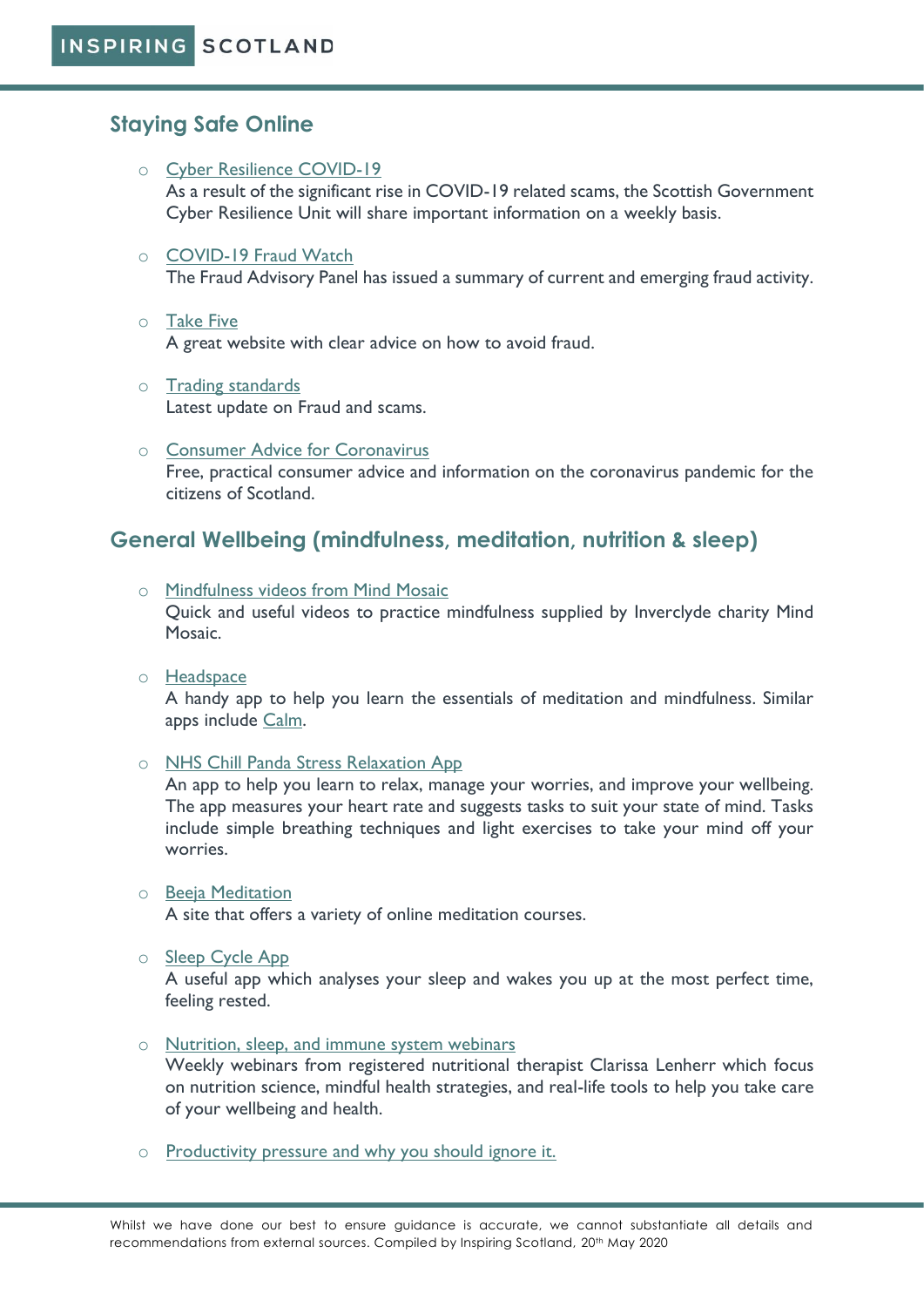# **Keeping Entertained & Connected at Home**

### o [Netflix Party](https://www.netflixparty.com/)

A nifty way to watch films and TV shows with friends and family at the same time but remotely.

### o [Kahoot](https://apps.apple.com/gb/app/kahoot-play-create-quizzes/id1131203560)

A fun app that allows you to create and play quizzes with others.

### o [Houseparty](https://houseparty.com/)

A social networking app that allows up to eight people to video chat at once in a room. You can play various games and quizzes with each other within the app.

### o [The Get Down](https://www.thegetdownnyc.com/)

Have a party in your living room! The Get Down offers dancing, raves and party get togethers at home.

- o [Entertain Yourself at Home Suggestions](https://www.stayhometakecare.com/)
- o [Takeaways still open in Edinburgh.](https://occupyd.com/secret-takeaways-in-edinburgh/?fbclid=IwAR3Z8mE7OQM24nZKHatRG53Xxp7NQwlC051c2LeyL9h2oYE37b9vK7OMVFU)
- o A Care [Package for Uncertain Times](https://onbeing.org/starting-points/a-care-package-for-uncertain-times/?mc_cid=9308a091e5&mc_eid=41b388e850) A collection of podcasts, poetry, meditations, and reflection for however you are processing this moment in time.
- o A Care Package from [The Smithsonian](https://smithsonianapa.org/care/?mc_cid=9308a091e5&mc_eid=41b388e850) A collection of creative offerings by artists, writers, and scholars offering a range of approaches to addressing uncertainty, anxiety, and grief through vision, reflection, and healing.

# **Mental Health Guidance & Services**

- o [Scottish Government Clear Your Head Campaign](https://clearyourhead.scot/)
- o [NHS: Every Mind Matters \(Mental Health Guidance from NHS\)](https://www.nhs.uk/oneyou/every-mind-matters/)
- o [SAMH Information Hub](https://www.samh.org.uk/about-mental-health/self-help-and-wellbeing/coronavirus-information-hub) & [SAMH Seeking Support Links](https://www.samh.org.uk/about-mental-health/self-help-and-wellbeing/coronavirus-information-hub/seeking-support)
- o [The British Psychological Society Resources and Support](https://www.bps.org.uk/responding-coronavirus)

The British Psychological Society have put together some useful tips, advice, and links to articles that you might find helpful in dealing with the effects of the coronavirus pandemic. Some of interest include [keeping meaning](https://thepsychologist.bps.org.uk/keeping-your-sense-meaning-during-lockdown) and [coping with confinement.](https://thepsychologist.bps.org.uk/coping-life-isolation-and-confinement-during-covid-19-pandemic) They also list [external resources](https://www.bps.org.uk/coronavirus-resources/external) which may prove useful.

o [Mind Website](https://www.mind.org.uk/?gclid=CjwKCAjw7e_0BRB7EiwAlH-goKKmf7ebVIlOXc1Og8yhw3VRuS70iOWg5BLLGDRRJibkQPw49Dg7HhoCPhUQAvD_BwE)

Advice and support for anyone experiencing a mental health problem. There are links for just about every mental health problem and medication. They also have other useful tools such as stress busting tips.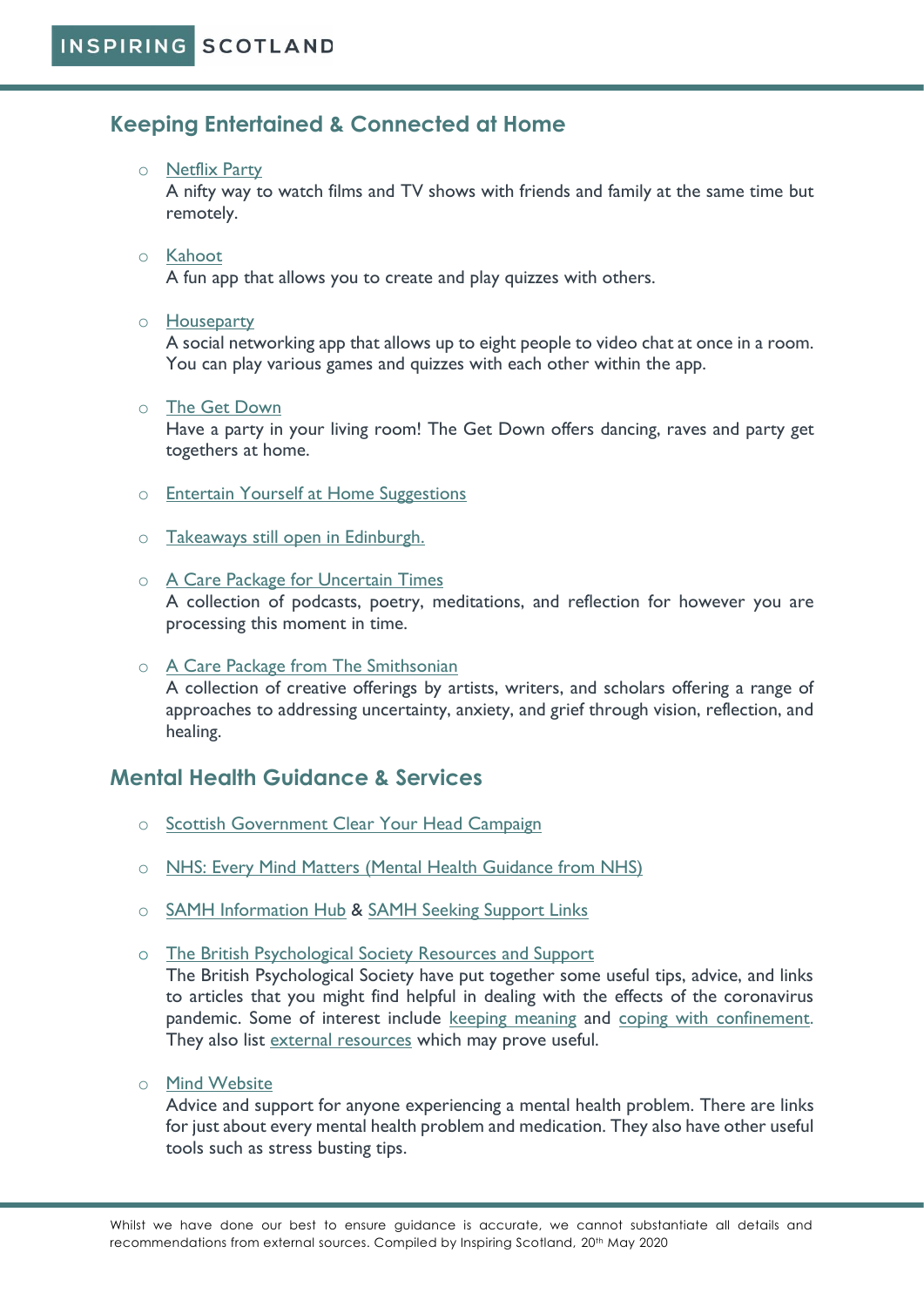### o [Samaritans COVID-19 Guidance](https://www.samaritans.org/scotland/how-we-can-help/support-and-information/if-youre-having-difficult-time/if-youre-worried-about-your-mental-health-during-coronavirus-outbreak/)

### o [Police Silent Solutions Guide](https://www.policeconduct.gov.uk/sites/default/files/Documents/research-learning/Silent_solution_guide.pdf) What to do if you need urgent police help through the 999 service but can't speak.

### o [3 Stages of Pandemic Response Infographic](https://www.instagram.com/p/B-sJl-_FyAc/)

A visual representation of the various stages an individual may be transitioning through during the pandemic. A similar visual and explanation can be found [here.](https://www.samhsa.gov/dtac/recovering-disasters/phases-disaster)

### o [SCLD Guided Self-help Booklet Series](https://www.scld.org.uk/covid-19-guided-self-help-booklet-series/)

This self-help booklet series is intended to help you to work in partnership with people who have learning/intellectual disabilities, to talk about their feelings and make plans for staying well at this difficult time.

### o [Scottish Autism's Autism Advice Helpline](https://urldefense.proofpoint.com/v2/url?u=https-3A__www.scottishautism.org_services-2Dsupport_support-2Dindividuals_autism-2Dadvice-2Dline-2D01259-2D222-2D022&d=DwMFAg&c=euGZstcaTDllvimEN8b7jXrwqOf-v5A_CdpgnVfiiMM&r=77xAPEIr2JnEQSBeitaRuNYL0Duq740bhzEUS_yojLTS482V4PnsLBkW52R14mzA&m=G4tZzVxGWOM6dvv_DQUb1Tkgrgbugx_8jdUYH-ReCqk&s=J4edK4nFBi7WjjeF_2Wg4ZLALSG7LSMsSa4CibQa1Tw&e=)

A dedicated team of advisors who are trained and experienced in working with autistic people and enable a direct first response to families looking for information, advice, and support. May be especially useful during the uncertainty of COVID-19.

### o The Mental Health Foundation

Many useful resources such as [guides on life during the pandemic](https://urldefense.proofpoint.com/v2/url?u=https-3A__www.mentalhealth.org.uk_coronavirus&d=DwMGaQ&c=euGZstcaTDllvimEN8b7jXrwqOf-v5A_CdpgnVfiiMM&r=Q7xn_QYy_Adn7Q0ylJodCdFXElKXxZOIBnbrKHbrowE&m=0VZ9CGz96arwB9YvjXMavLBqWUMMR3wE7U9mEJqW4no&s=wi5pzZKL78L54VRhaTCOpRue-VeCvCXxGqEceUvNzRI&e=) (mental health, home life, remote working, and more.) Their website also shares details of the ongoing, UKwide, long-term study of how the pandemic is affecting people's mental health. Read more on this here [Coronavirus: Mental Health in the Pandemic.](https://www.mentalhealth.org.uk/our-work/research/coronavirus-mental-health-pandemic/) Further information on [Mental Health Awareness Week.](https://urldefense.proofpoint.com/v2/url?u=https-3A__www.mentalhealth.org.uk_campaigns_mental-2Dhealth-2Dawareness-2Dweek&d=DwMGaQ&c=euGZstcaTDllvimEN8b7jXrwqOf-v5A_CdpgnVfiiMM&r=Q7xn_QYy_Adn7Q0ylJodCdFXElKXxZOIBnbrKHbrowE&m=0VZ9CGz96arwB9YvjXMavLBqWUMMR3wE7U9mEJqW4no&s=90EwqJ1t4iUqMhqARSNXAcwOw3dh-DeYZAinAlm5Xeg&e=)

### o [Coping with the Anxieties of Coronavirus](https://www.youtube.com/watch?v=C7re6GzNDHM&feature=youtu.be)

Dr Suzanne Zeedyk's free webinar to help tackling the anxieties brought on through the pandemic. She believes that we are better placed to tackle uncertainty when we understand how anxiety works in the body and have simple strategies that allows us to lower these levels.

### o The Money Advice Service

Helpful articles to support people financially during the outbreak such as [Coronavirus](https://www.moneyadviceservice.org.uk/en/articles/coronavirus-and-your-money)  [and your money](https://www.moneyadviceservice.org.uk/en/articles/coronavirus-and-your-money) and Coronavirus – what it means for yo[u and what you're entitled to](https://www.moneyadviceservice.org.uk/en/articles/coronavirus-what-it-means-for-you).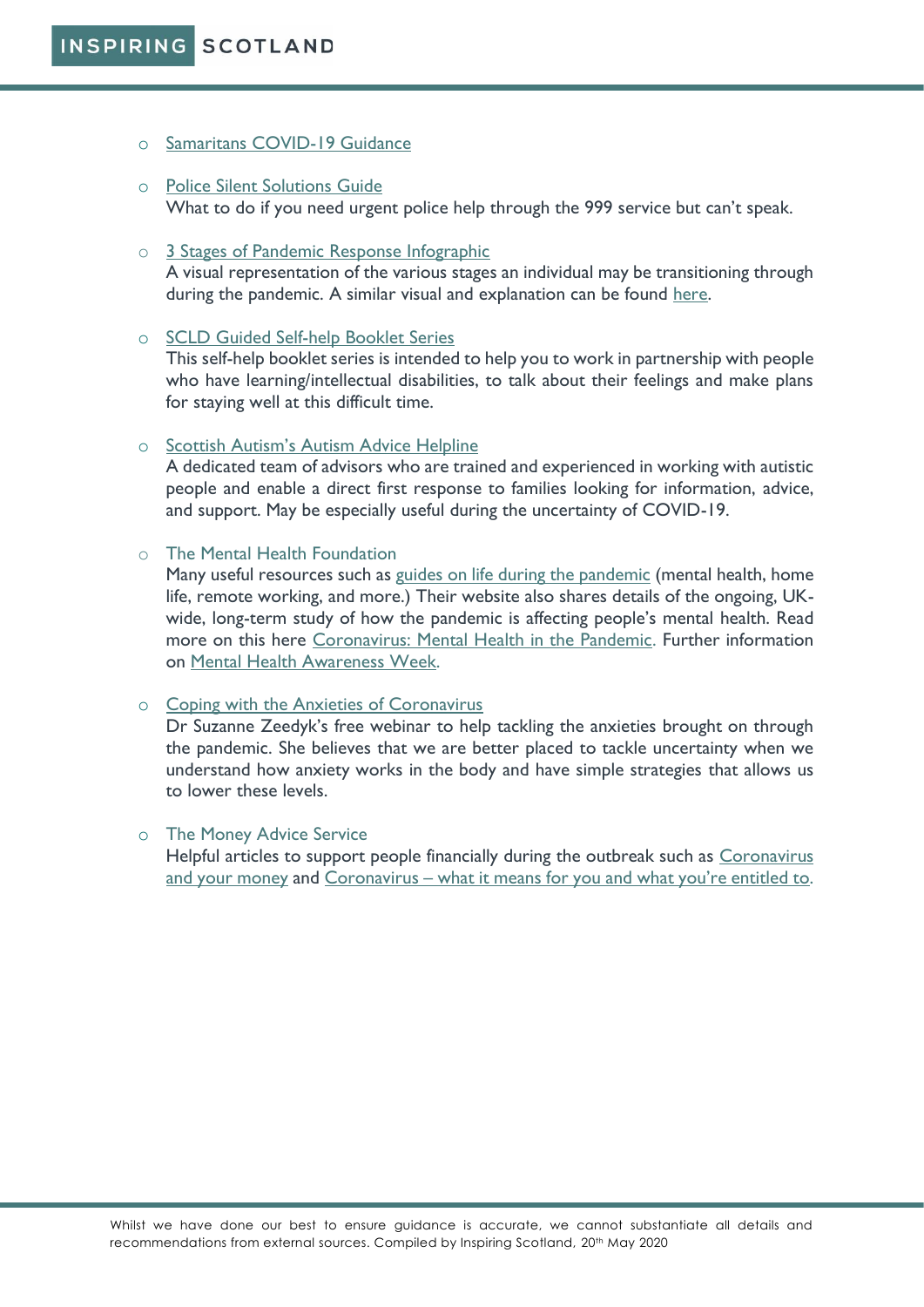## **Appendix 1**

### **Working from home, social distancing and managing our mental health**

There is a risk with increased home working and social isolation that moods can dip, and anxiety levels rise. This is a very normal reaction under very abnormal circumstances, so a certain level of feeling fed up and anxious is to be expected. There are well established approaches to managing this and to keep us all emotionally healthy

- $\circ$  Keep as much as usual to your normal routine i.e. when you get up, when you eat, etc.
- o Resist the urge to stay in pyjamas all day. While you may not need to dress in work wear if you are not doing face-to-face business calls, getting dressed will bring that element of routine.
- $\circ$  Structure your day so it broadly conforms to work schedules i.e. Start and stop at the usual time and schedule in coffee and lunch breaks.
- o When working, try to do so from an area where you do not normally sit e.g. a different chair to your usual.
- o Set up groups for online "huddles"
- o Set up online groups for lunch and coffee breaks.
- o At the end of your working day, create an "airlock" between work and home life. This may be a ritual around tidying away laptops, phones, notebooks etc. You may also want to change your clothes.
- $\circ$  During downtime, vary the activities in which you engage a variety of online activities, watching TV alongside non-internet interests- reading, board games with other members of your household, jigsaw puzzles etc. Resist the urge to spend lots of time online.
- $\circ$  In down time consider engaging in a new or, up to now, delayed chore or activity.
- o Arrange regular remote catch ups with friends and family.
- o Engage in as much exercise as possible current advice is that going for a walk, run or cycle is good as long as you keep physical distance of 2 metres from others. Gentle exercise in the home is always possible, be that yoga, small weights etc. if you are concerned about disturbing neighbours.
- o If you live in a fuller household, you may find yourself losing patience with others. Be aware that this is normal but will need managing – try and take time away from one another as much as you can.
- o There is a temptation to constantly listen for advice on updates on the current crisis. While it is important to remain up to date, we have to limit how often we read or listen to information. Limit your reading or listening to mornings and early evening. If you have updates coming thought to 'phones, limit how often you attend to them.
- $\circ$  It is also important that you ensure you are receiving accurate information from reliable sources.
- o Engage in as many enjoyable distractions as possible.